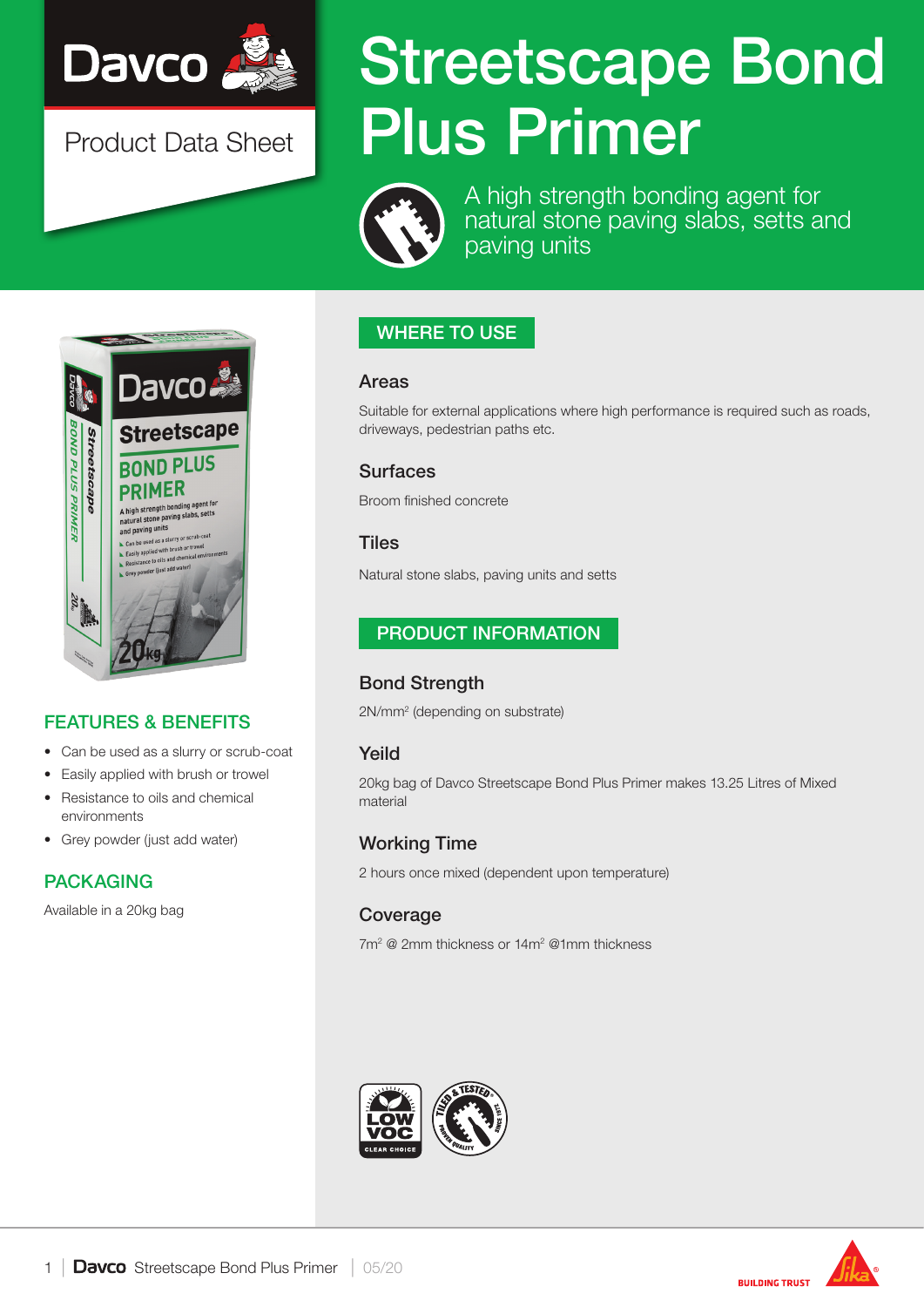

### DIRECTIONS FOR USE

• Test product in an inconspicuous area first to ensure suitability

### SURFACE PREPARATION

- Contact surfaces must be sound, clean and provide a good mechanical key. Remove any loose material, laitance, plaster, paint and oily deposits
- Small paving units should be dipped in water prior to priming to remove loose materials. Larger sized paving units can be brushed applied

## MIX PREPARATION

#### Mix Ratio

| SITUATION / REQUIREMENT | <b>MIX REQUIREMENTS PER 20KG</b> |
|-------------------------|----------------------------------|
| General applications    | 5L of clean, potable water       |

#### Mix Process

- 1. Pour the required quantity of water into the mixing vessel.
- 2. Slowly add the Streetscape Bond Plus Primer powder to the water while mixing continually on low speed until a uniformed consistency is achieved, free of lumps of powder.

## **APPLICATION**

#### Priming

- 1. Pre-moisten the concrete substrate with water prior to the application of Streetscape Bond Plus Primer. The substrate should appear damp with no ponded water.
- 2. Prime the prepared substrate and the under side of the paving units with Streetscape Bond Plus Primer using a brush or trowel so the total applied thickness is 1-2mm.

## Placing of Davco Streetscape Fine Bedding Concrete and Paving

- Use Streetscape Bond Plus Primer to prime the substrate and the back of the paving units being installed. All products are designed to be positioned wet on wet
- Lay the paving unit into the Streetscape Fine Bedding Concrete immediately after priming, tapping it firmly to ensure the underlying Streetscape Fine Bedding Concrete is fully compacted.
- Streetscape Bond Plus Primer can also be used as a slurry coat before placing regular sand and cement screeds. Install the screed while the primer is still wet.

## Curing

• In temperate ambient conditions, no special curing is required. In severe drying conditions of high temperatures and high wind, the paved surface should be sprayed with water to assist with temperature control of the paving surface and provide water for additional curing of the Davco Streetscape Fine Bedding Concrete

## Clean-up & Return to Service

- Clean mixing and application equipment with water before concrete dries
- Allow a minimum of 2 days curing before returning the area to vehicular traffic

## **PRECAUTIONS**

#### Safety

• SDS is available from www.davcoaustralia.com.au

#### General

- Do not use when temperatures are below 5ºC or above 35ºC
- Streetscape Bond Plus Primer is non-flammable

#### Specific

- Streetscape Bond Plus Primer should be properly stored on site, preferably stored on pallets and undercover
- Shelf life up to 12 months if bag is unopened and stored as specified above